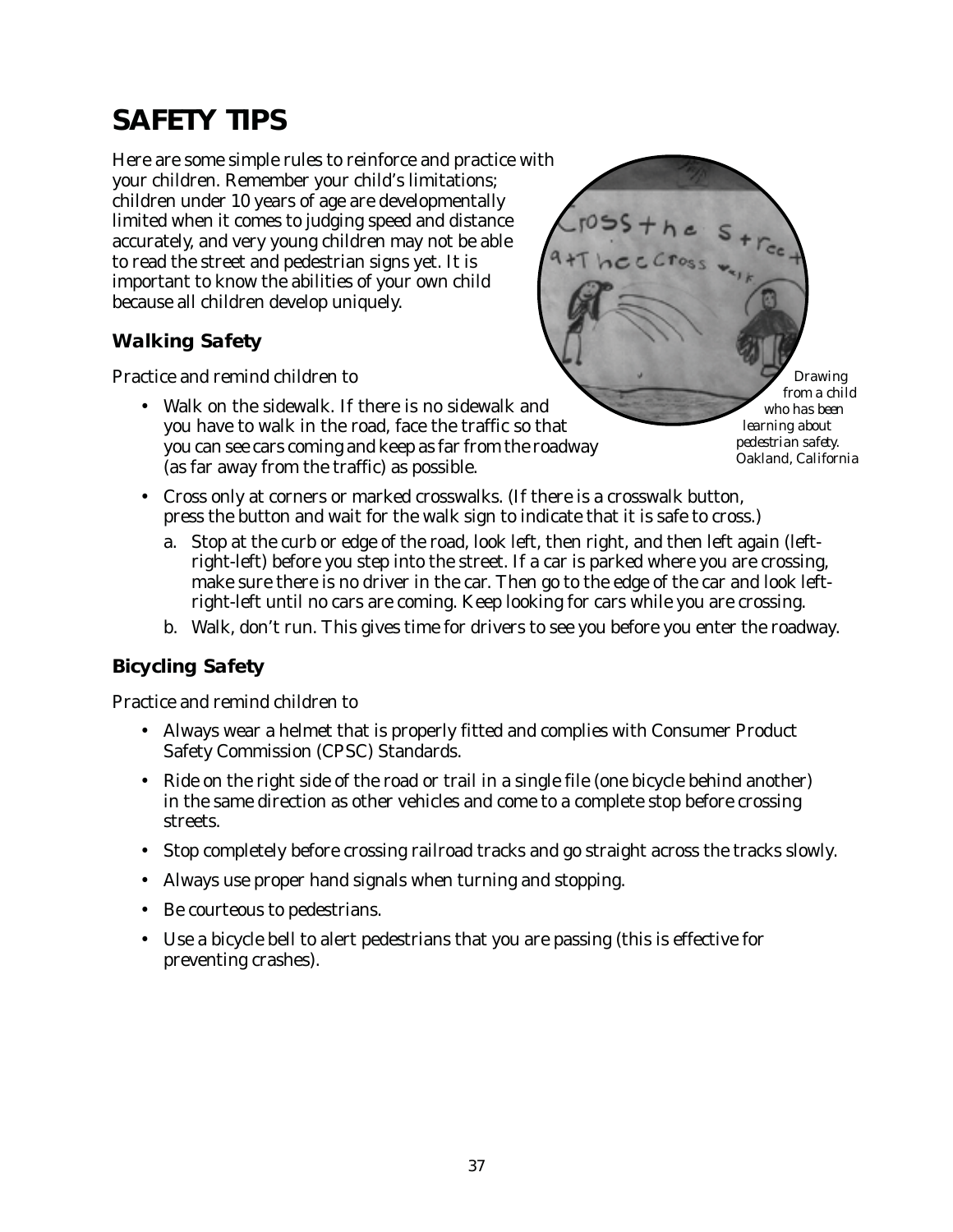# **School Bus Safety**

Remind children:

- When the bus arrives, stand at least three giant steps (6 feet) away from the curb.
- If you have to cross the street in front of the bus, walk on the sidewalk or along the side of the road until you are five giant steps (10 feet) ahead of the bus. Then you can cross the street.
- Be sure the bus driver can see you and you can see the bus driver.
- Never walk behind the bus.
- If you drop something near the bus, tell the bus driver. Never try to pick it up first because the driver may not be able to see you.

# **Stranger Danger Safety**

Remind children:

- Stay with a group.
- If a stranger offers you a ride, say "NO!"
- If a stranger follows you on foot, get away from him or her as quickly as you can. If a stranger follows you in a car, turn around and go the other direction.
- Never leave school with a stranger.
- Tell a trusted adult if a stranger is hanging around the school, playground, or public restroom.
- Leave items and clothing that display your name, so that a stranger can read it, at home.
- If you arrive home alone, call your mother, father, or other trusted adult to let them know you are home and all right. Keep the door locked, don't open the door for strangers, and don't tell strangers that you are home alone.
- Never accept things from a stranger.
- If a stranger asks you a question, don't talk. Run away.
- Don't go anywhere with a stranger.

*A great resource for teaching and practicing safety with your children is the National SAFE KIDS campaign (www.safekids.org). See Resources, p. 43.*

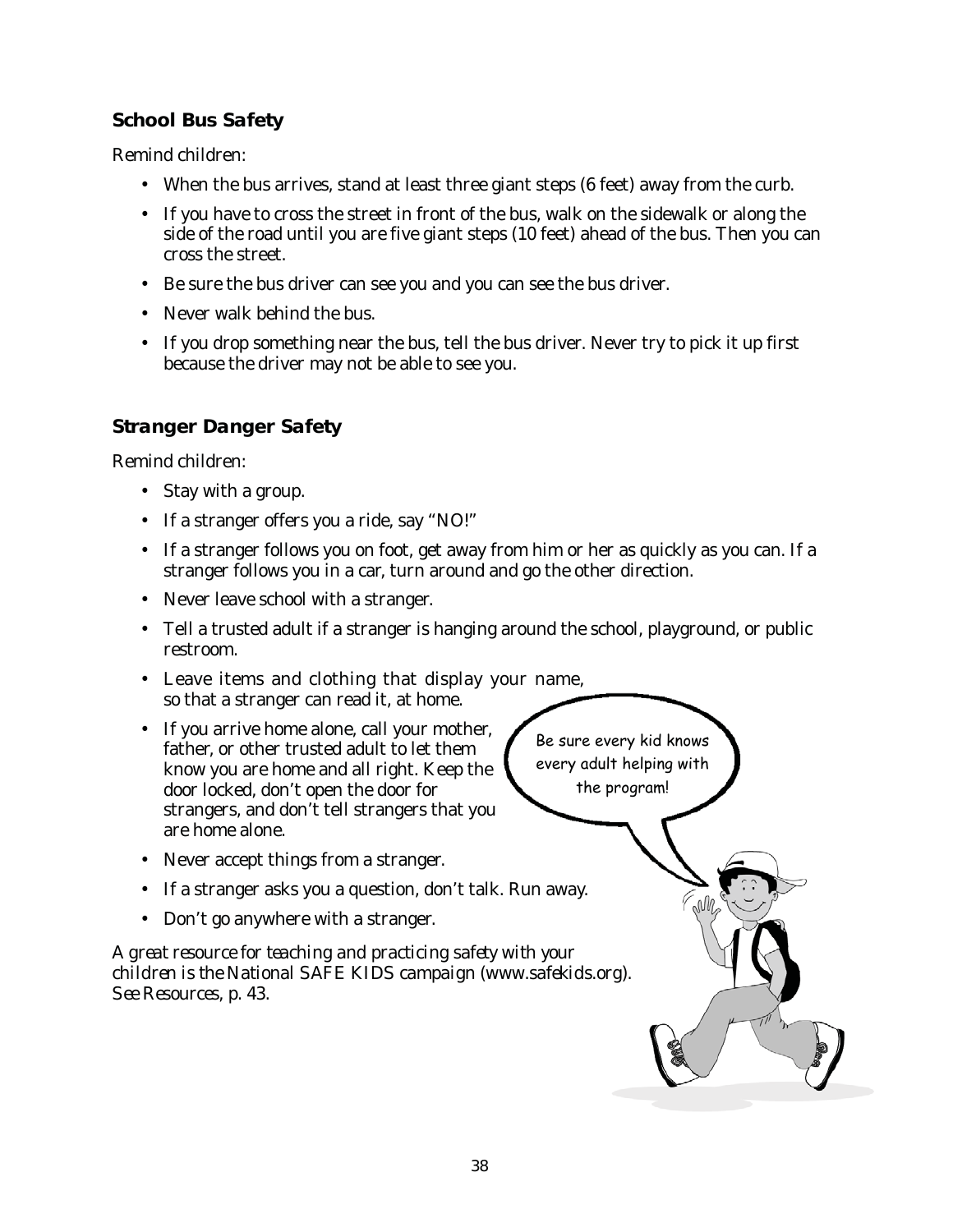# **Traffic Calming: Make Your Community Safer and More Pedestrian Friendly**

What is traffic calming? Traffic calming is a way to make streets safer and more pedestrian friendly by changing their design in simple ways such as adding

- medians;
- raised or enhanced crosswalks:
- roundabouts or mini-circles;
- chicanes;
- curb extensions; and
- trees and other landscaping.

These physical changes to the roadway environment affect the driver's perception of the street and cause a positive change in behavior.

Because traffic-calming methods change existing street, sidewalk, bikeway, and intersection conditions, they must meet the safety and design standards of the local jurisdiction. For these measures to be installed, they must be reviewed and approved by the city planning or transportation office.

The approval process often involves a survey of residents who will be affected and an analysis of the project's effect on the nearby area. It is always helpful to seek assistance from city or county staff and from local elected officials who might have an interest in creating walkable communities. Don't expect your traffic-calming plan to be approved and installed quickly. The plan must compete with many other roadway needs in your community, and the entire process usually takes between one to three years to complete.

Other measures that you will want to consider to make your community more walkable, bikable, and livable include

- Americans with Disabilities Act (ADA) compliant design features;
- marked crosswalks:
- well designed curb ramps;
- street and sidewalk lighting improvements;
- pedestrian signal timing upgrades;
- neighborhood speed watch programs;
- additional or modified street signage; and
- traffic signal enhancements.

Be sure to consider the different solutions to your particular issue and choose the trafficcalming method that is most likely to have the intended effect. For example, the posting of a stop sign to calm traffic is not a preferred method. Stops signs tell motorists to stop at a specific point; however, as cars move away from the stop sign and the intersection they tend to accelerate faster to make up for lost time. Traffic engineers call this behavior "speed spiking" or simply driving at erratic speeds. Other methods to calm neighborhood traffic are